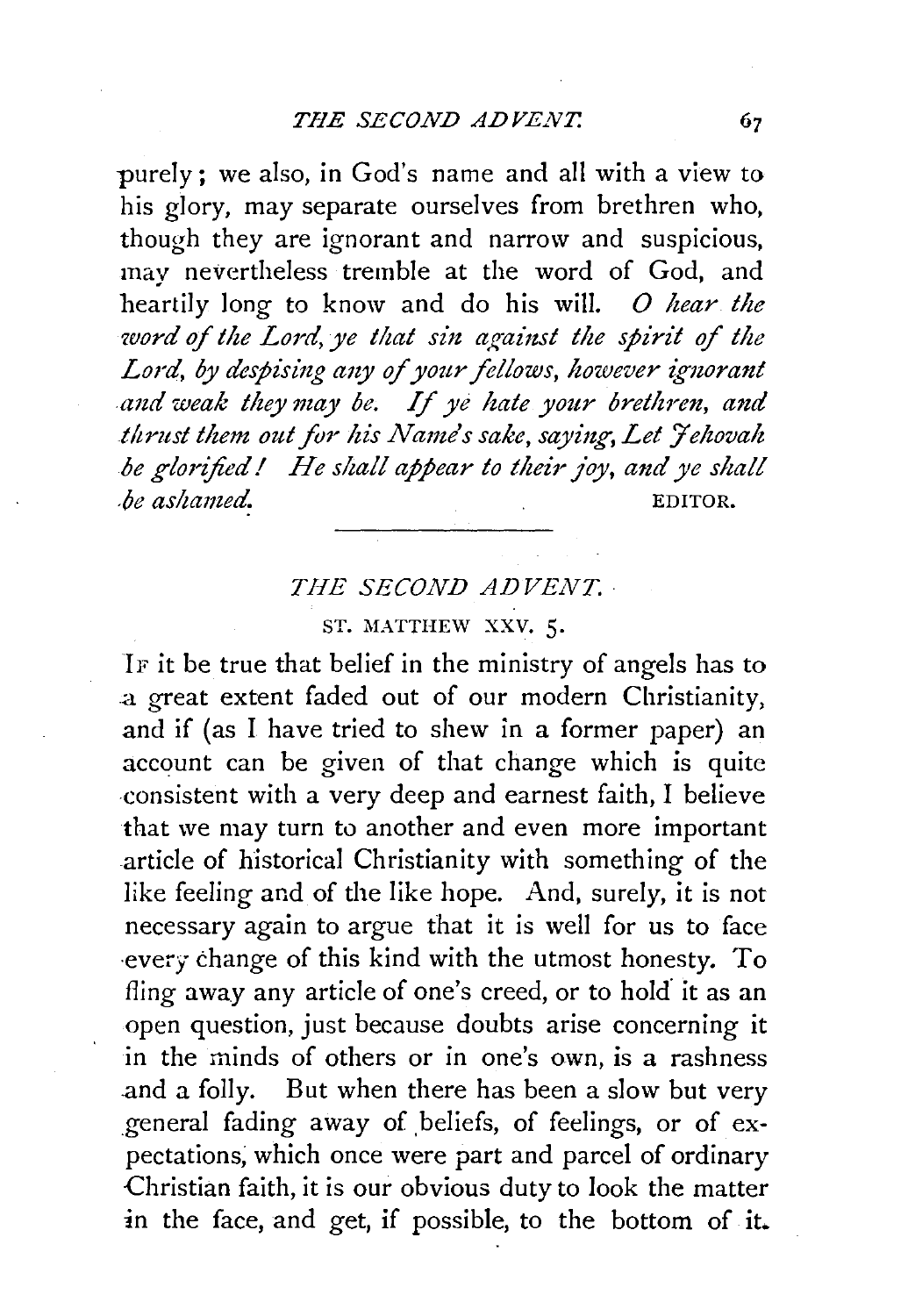We cannot afford to repeat creeds which we do not really believe ; to retain among our religious stores long rows of empty jars of which the once fragrant contents have long since evaporated.

The subject of which I wish to treat is the Second Coming of Christ; or, rather, it is the *expectation* of that Second Coming. And there are, I think, three points which may be laid down without dispute as raising the problem we have to consider.

I. It was decidedly and emphatically a part of the teaching of Christ that He should come again. This. is the least that can be said of it: it would be almost .:rue that He made it the most prominent point of his. teaching, and used his utmost power, both in direct statement and in parable, to fix the minds of his. hearers on this above all other things. No "destructive criticism " can eliminate this element from the Gospels without utterly destroying their tissue ; and, even if it were eliminated from the Gospels, it would be a second impossibility to extinguish its echoes and re-echoes from the Acts and the Epistles.

Some have had the hardihood to maintain that the expectation of the Second Advent was due to fraudulent devices of interested teachers, who held the people thereby in bondage-how, it is not easy to see. A theory so absolutely gratuitous is beneath contempt. All sane people will agree that, if our Lord is *not*  ,coming again with glory, He was either a deceiver or deceived.

2. The expectation of the Second Advent was a very lively and prominent part of the faith of the early Christians. The earliest and least contested of the Epistles bear the strongest testimony to this fact.

 $\lambda$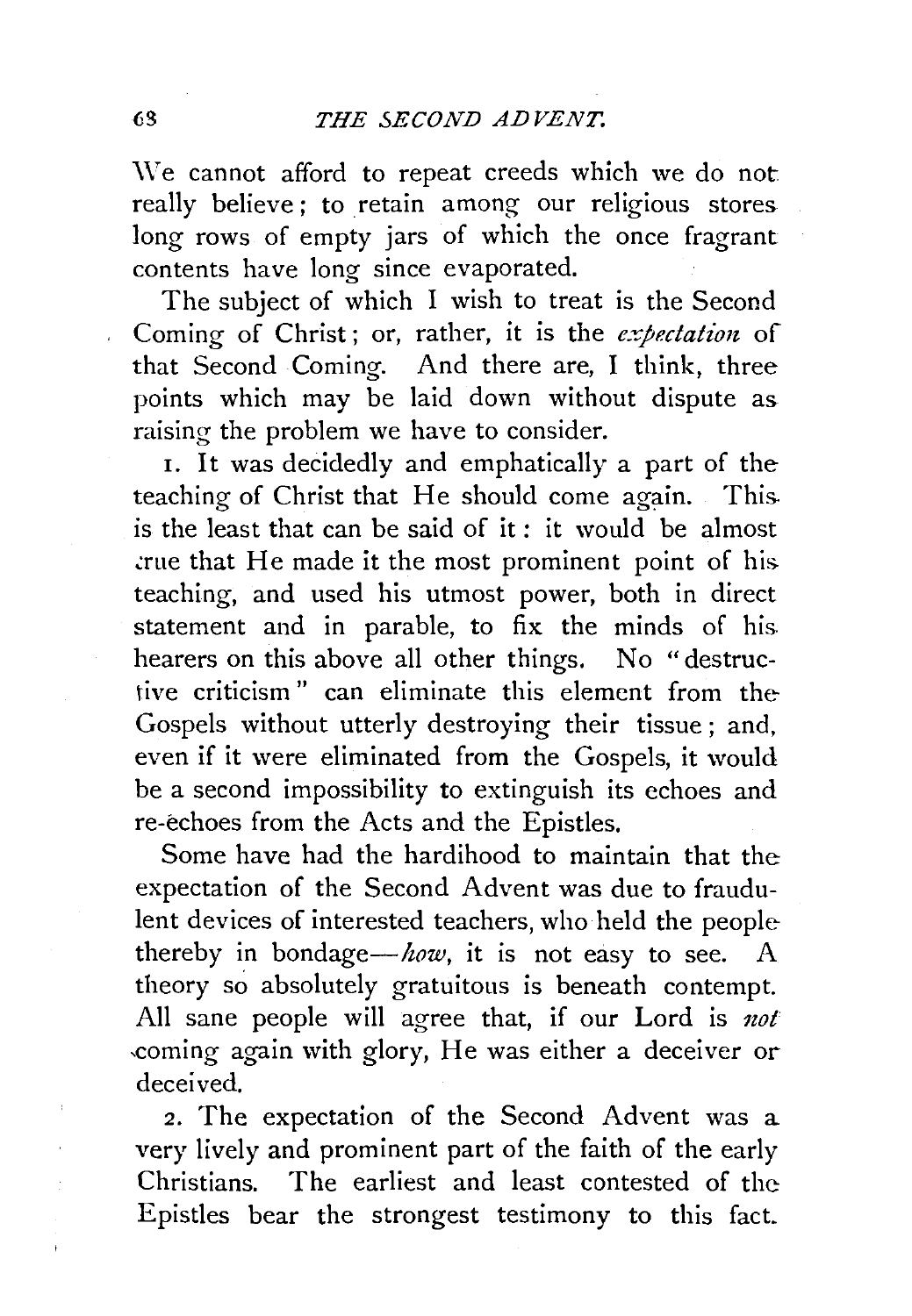That St. Paul, *e.g.,* preached the doctrine very forcibly .at Thessalonica is abundantly evident from his Epistles .addressed to the converts there. So strong was the impression made on them, that they neglected their business, and could scarcely think of anything else: they even took for granted that it would come to pass in their own lifetime. The other Epistles do not point to anything so extreme, but they all put forward the appearing of Christ as a matter of real and constant expectation.

3. The expectation of the Second Advent has altogether ceased to have any practical place among the feelings, motives, or anticipations which govern the Christian life. I say this with perfect confidence, and with the utmost broadness of statement. It is true of all Christian bodies, without distinction. It is part -Of a universal change which has been coming over -our religion since the Apostles fell asleep, but espe- -cially since the birth of Science. I know that there is an *appearance* of really expecting the Day, of saying that the Judge is at the door. When the season of Advent comes round many thousands of preachers all ·-0ver the world will exhort their congregations to be waiting and watching for that second coming of Christ " as a thief in the night." But neither preachers nor -congregations will do anything of the sort. If they .are good Christians they will be living in daily view ·of, and preparation for, their *own* departure ; but the Second Coming of Christ will remain (as it has been for centuries) too utterly divorced from considerations of time to have any practical awakening effect.

There is a body of Christians who did really begin, not many years ago, by preaching and believing the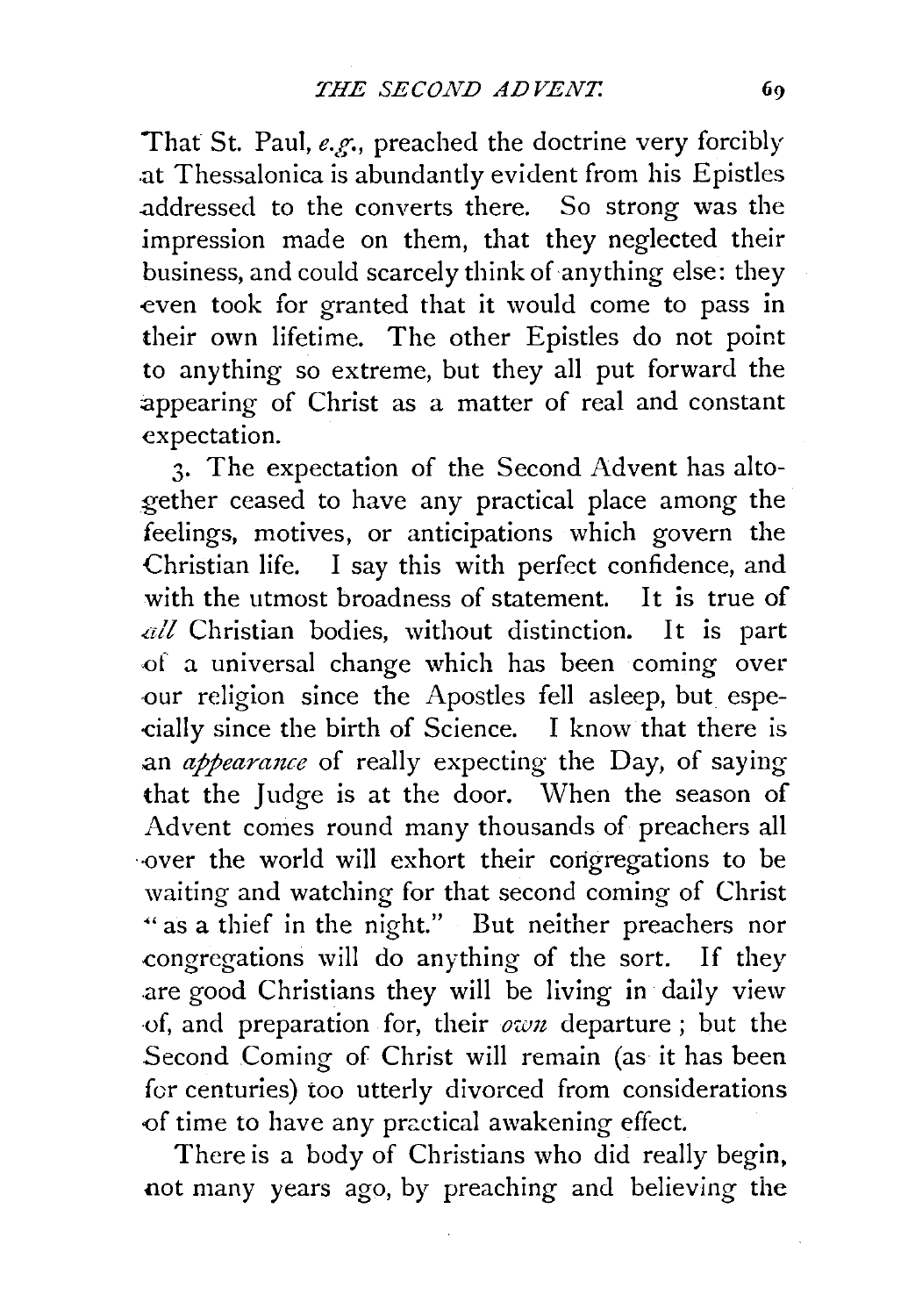$speedy$  - in fact, the immediate - coming of Christ. They preach it still; but I venture to say, without for a moment questioning their honesty, that they do not continue to believe it. What I mean is, that their belief in this speedy coming is only a dogma, an accepted article of their creed; it is not, nor can be, an actual expectation. To maintain *that* in very truth, it had been necessary for them to sever themselves from the business, the fashion, the pleasure, the daily life, of modern society-which they have not done.

The fact is—and it is a psychological fact which holds true of men of all creeds and all temperaments  $-$  that there are only two ways in which a belief in the Second Advent can dwell in the human mind. It may be a real expectation; and then it must produce a certain amount of excitement, of speculation, of impatience, of "detachment" from the concerns of this world, as it did among the early Christians. Or, on the other hand, it may be a merely formal belief without expectation, as it is now. We think of the Second Advent as belonging to the absolutely vague and shadowy future. We have quite ceased to speculate when it will be, with the exception of a few to whom such speculation is a matter of intellectual enjoyment: We have removed the subject from practical contemplation. With human nature constituted as it is, it could not possibly be otherwise. The mind of man cannot be kept upon the strain of expectation for more than a very limited time; and this holds true of a body of people quite as much as of an individual. No emotion more quickly exhausts itself and expires through sheer inability to maintain itself at its first level. It is, *e.g.,* perfectly well known that those who Jive in earth-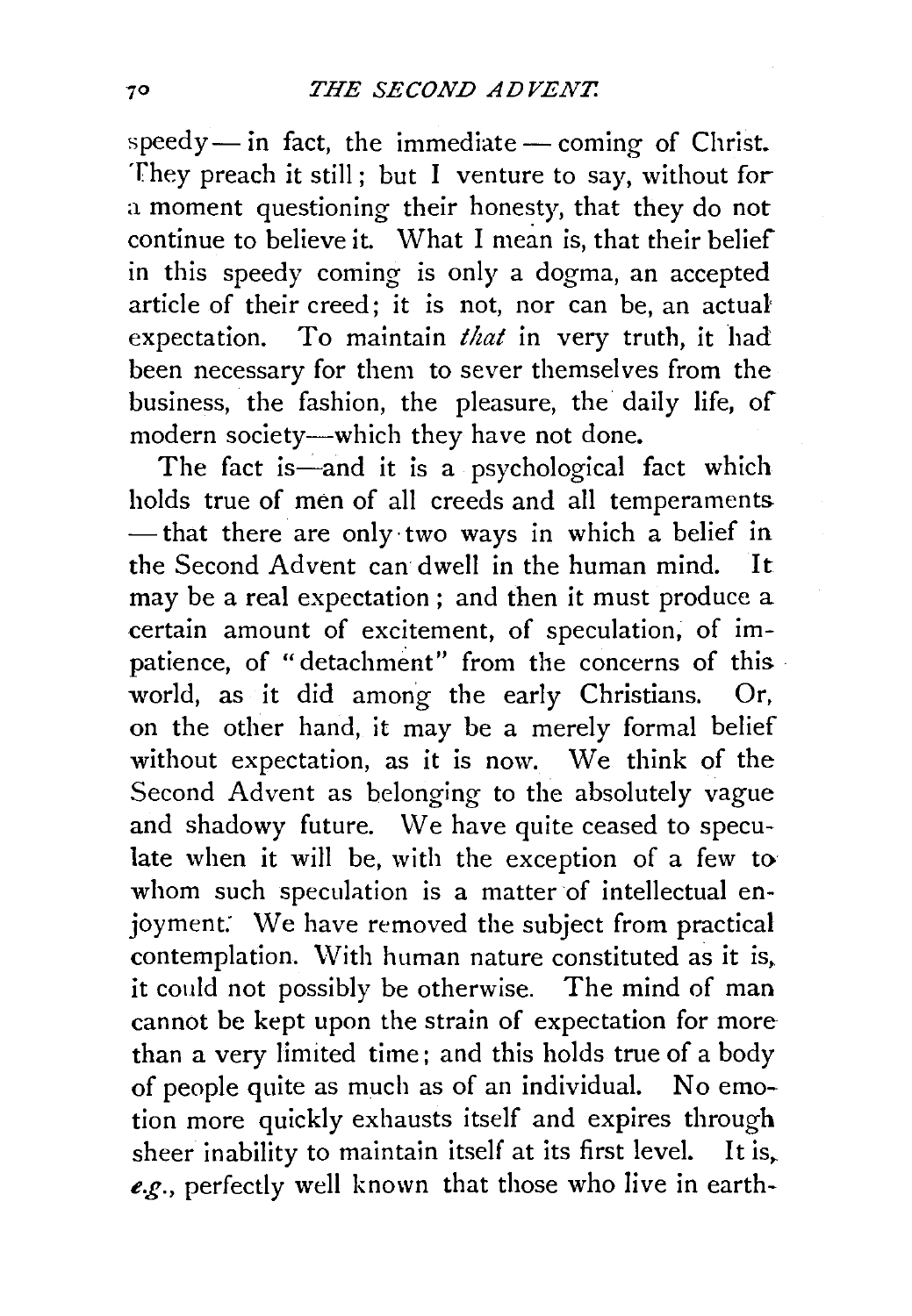quake-haunted countries never trouble themselves about the earthquake until it comes. They take such ordinary precautions as experience has taught them, but that is all. This is sometimes 'ascribed to a frivolous disposition; but, in truth, we ourselves should do just the same. If we were *sure* that the earthquake would come within a year, or a few years, we *might* expect it all the while; but if it were utterly uncertain when it would come, or whether it would come in our time at all, we simply *could* not keep alive the expectation of it in our minds. And so it is with the Second Advent. I doubt whether there is a single person who is really watching for it day by day. By far the greater number of ordinarily good people never seriously think of it at all ; the end on which the eyes of their soul are fixed being their own departure, not *his* coming. And those of us who think, and strive to understand as much as we can of the ways of God, are for the most part persuaded that the world has a long, perhaps an enormously long, lease of existence before her yet. This, however, is a fresh element in the question-a positive element of expectation telling directly against the weakened expectation of which I have been speaking-and it requires separate consideration.

No one will doubt that modern life is actually founded throughout upon the tacit assumption that the present world will last ; and few would deny that the assumption is reasonable. Everything in the past, especially as interpreted by geology and astronomy, points to the working out of God's plans and purposes through immense intervals of time. Everything in the present, so imperfect, unfinished, confused, and yet hopeful and pointing clearly to higher and better developments in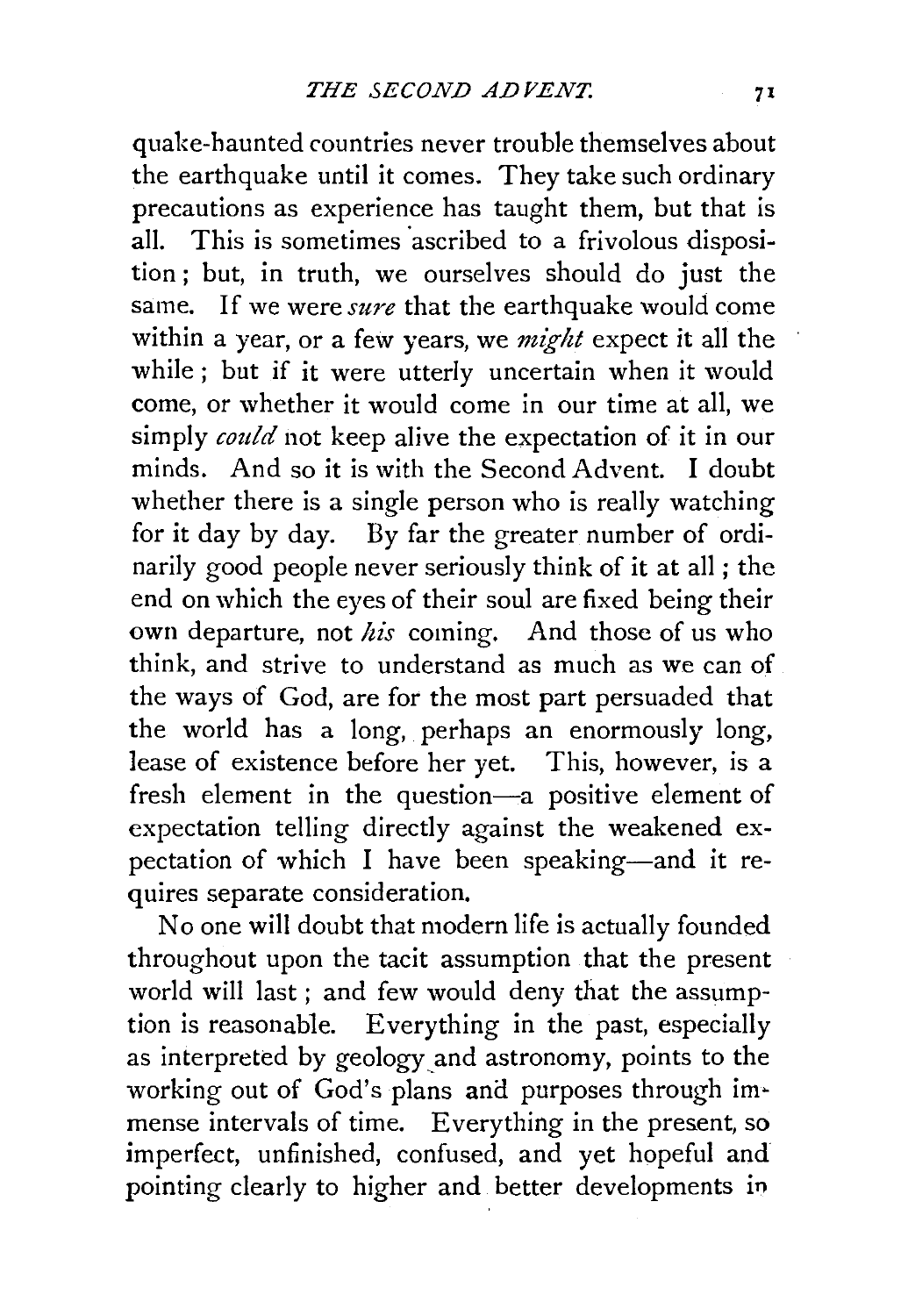the future, seems to demand immense intervals of time to work itself fairly out to its legitimate consummation. Science, and scientific discovery, and scientific control of the forces of nature, are so amazing, on the whole so clearly benevolent and so certainly intended for us by the goodness of God, and yet are so obviously in their infancy still, that we cannot believe that the Most High would suddenly put a term to all human progress under present conditions. If so, why and wherefore did He permit the era of discovery and of conquest over nature to commence ?

For we must never forget that this " benevolence" -this hopeful aspect of the life of the race-which inevitably leads to such eager forecastings and discountings of the next century and of the further future, is strictly modern : it is hardly, if at all, more than three centuries old. And it is not (we must honestly confess) due to Christianity. It is probable that Christianity, on the whole, augmented the misery of man, and the wretchedness of ·his sojourn here, for ten centuries at least: not, of course, by making the hard conditions of life harder ; but by multiplying and intensifying the susceptibilities of men to suffering. Compare, *e. g.,* the capacity of mental torment of a Christian maiden, or a Christian father, with that of non - Christians. No one doubts that heathen and Mahometan men and women may suffer acutely; but no one with any Christian feeling can well doubt that Christians may suffer more acutely in exact proportion to the depth and refinement of their Christian character. The very "gentleness of Christ," as reflected in his followers, becomes a source of poignant anguish to them in an ungentle world. And Christianity, while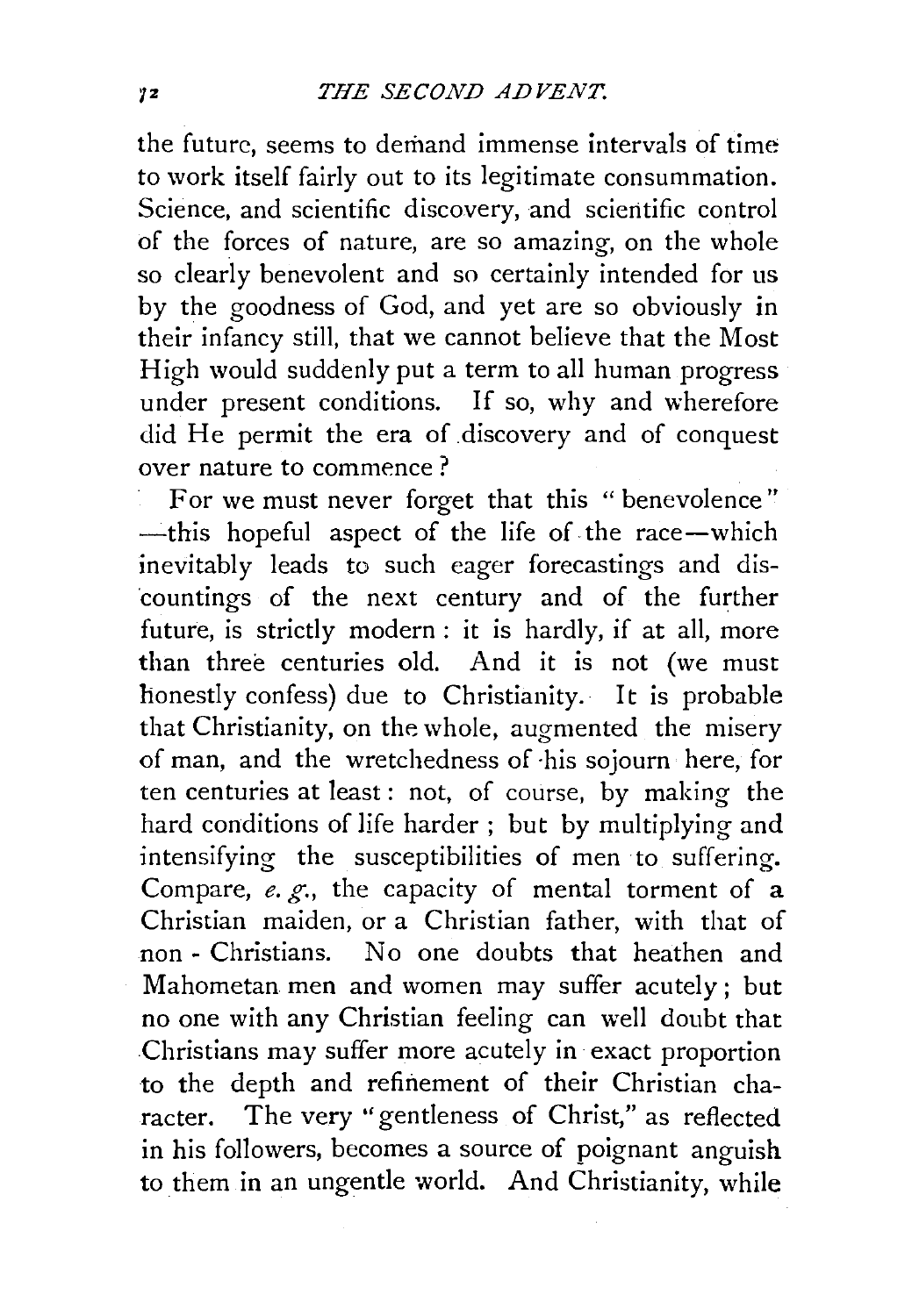it increased susceptibility to pain, did not diminish the amount of pain to be endured. Life under the heathen Roman Empire was a most wretched thing, and without hope of improvement. No one in his senses could have desired God to prolong the days of that decaying and degraded State. Yet its fall was worse than its continuance - a chaos of barbarian hordes, either heathen, or owning a nominal Christianity : who could desire that mankind should be perpetuated under such circumstances ? And even when the seething chaos settled into some kind of order, and some sort of right grew out of stark unblushing might, yet was it no such world as even we, with our largely "modified" Christianity, could have endured to live in. The gentle and the holy shrunk into monastic houses, and left the world to brawlers and ruffians, liars and seducers. We say they did wrong; we say they should have leavened the world by their example in the world. It is, however, obvious that it is a question of degree. There is a degree of violence, of lewdness, and of injustice, which one would be justified in not daring to face oneself; which one would be more than justified in not permitting one's children to face, if it were possible to avoid it. It was not heroic for men and women who sought the kingdom of God to retire into monasteries, and so to escape the dreadful trials and temptations of the outer world ; but it was very natural and very excusable.

No, it was not Christianity, but that complex entity, Civilization - which has so many points of contact with Christianity, which gives and takes to and from it so freely, yet is so plainly diverse from it and independent of it  $-$  that has made this world the com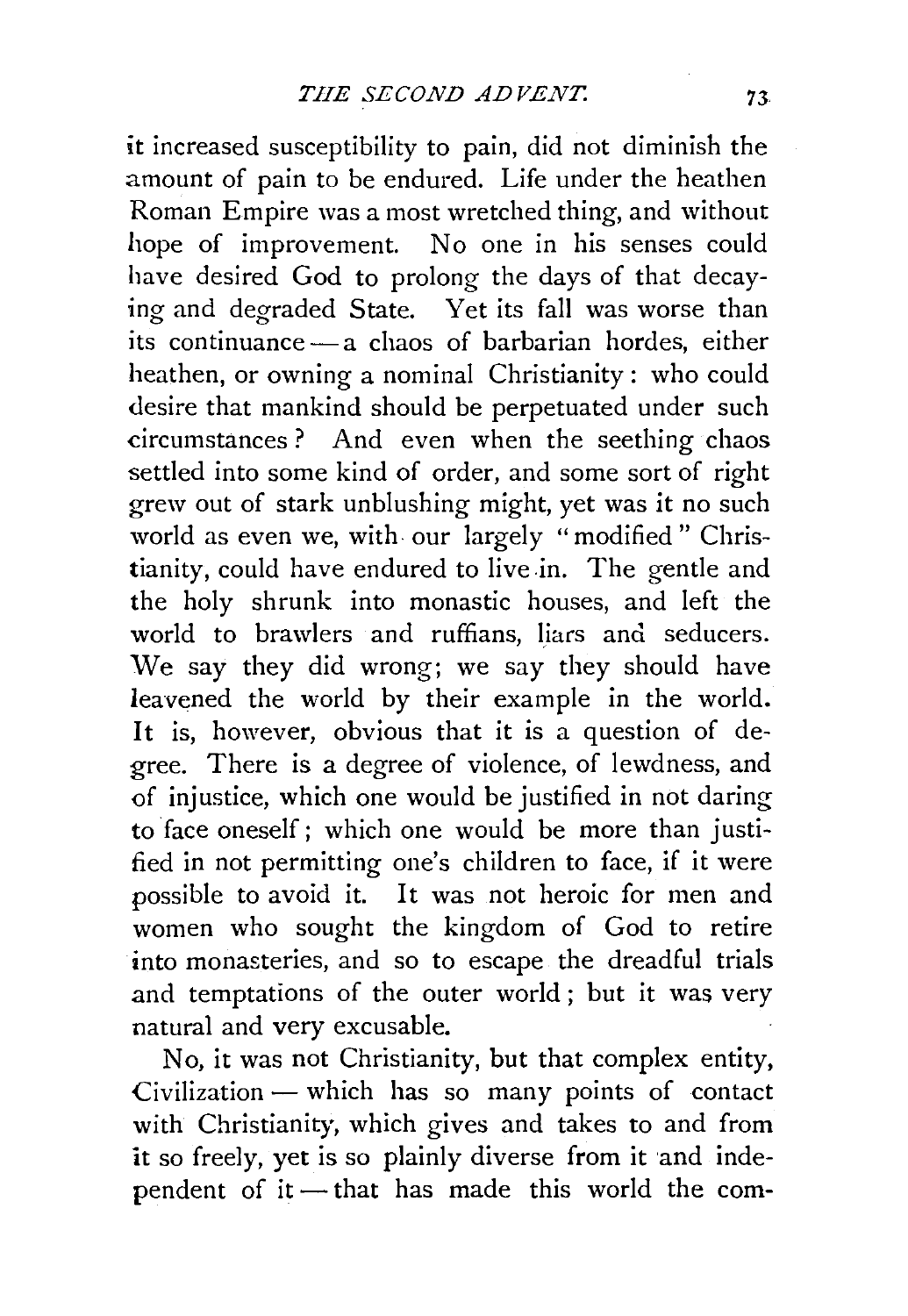paratively eligible home it is for the human race. Civilization, and its handmaid Science, have completely altered both the wishes and the expectations of mankind as to the duration of the world. Human life, looked at in the mass, and apart from the future fortunes of the individual, is raised to a level unspeakably higher than any one could have conceived three or four centuries ago. It is perfectly true that no common interests, no common triumphs, will ever compensate in the slightest degree for the failure of individual hope, or afford the least consolation when the shadow of death draws near; but it is also true that those common interests and common triumphs do exist on a grand and ever-growing scale, and that they must very largely affect the feelings and expectations of a Christian man. It is, I think, impossible to believe that the promise of the present, so rich, so manifold, so full of hope, should not be allowed time to realize itself. Surely there is a revelation of God in the history of Science, as well as in the facts of Nature! If those marvellous and beneficent powers and possibilities lay hid so many centuries ; if now they are being so rapidly discovered and subdued to the service of man; we must surely argue that God not only meant them to be searched out (as we see) by man's keen intellect and patient inquiry, but also meant them to be used and improved for the benefit of the race through long tracts of time. For length of time is a necessity of Science for the future as well as for the past. No one would be content to think that Science, as applied to the advancement of the race and improvement of life, was in any later or less hopeful .stage than that of vigorous youth with a practically unlimited career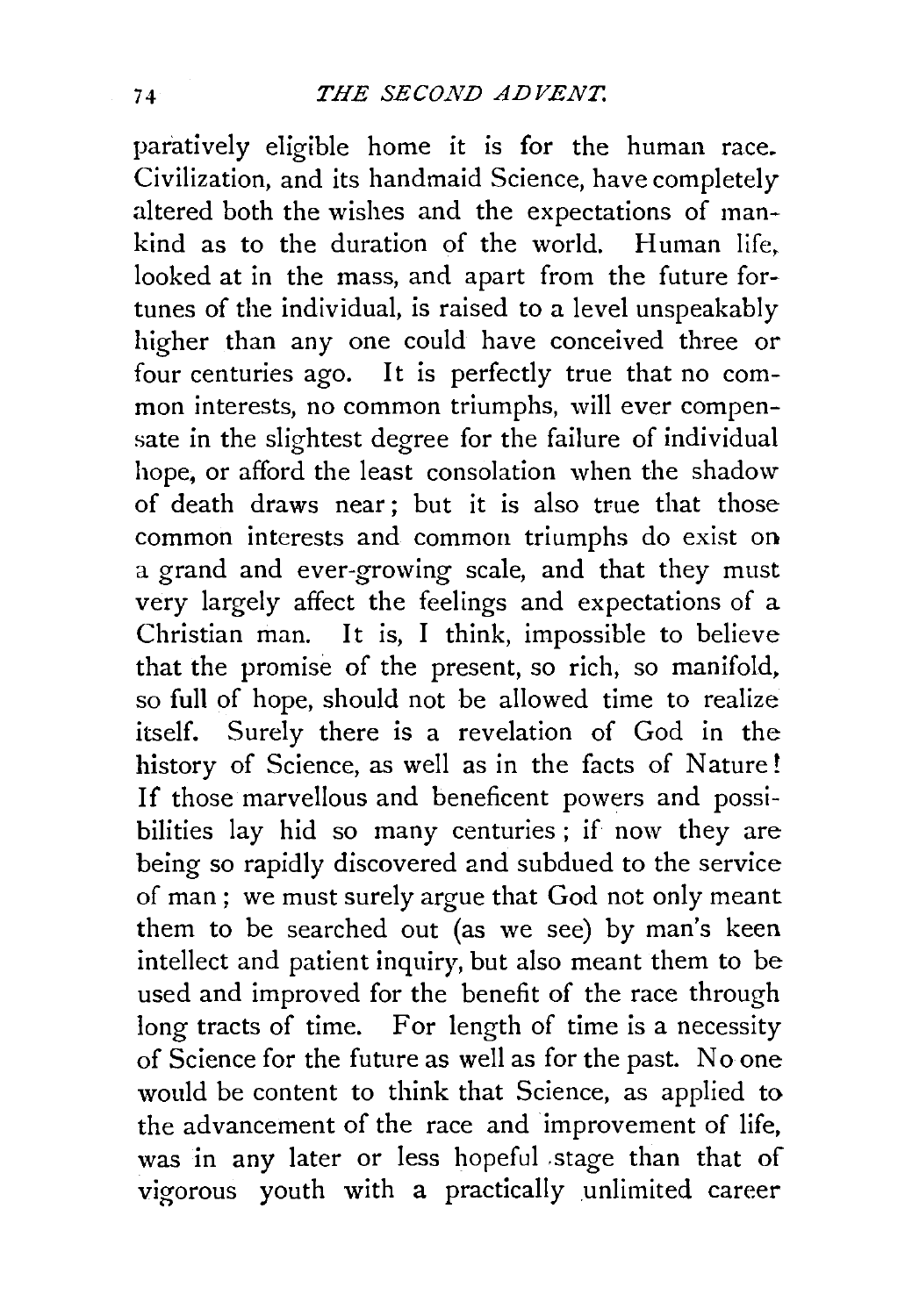before it. If the All-Father suffered his children to live in nakedness upon a storm-swept earth so many centuries, shall He cut short their dwelling when at last the wilderness has begun in part to blossom as the rose ? We cannot but think of God in his relation to the human race as a whole, as well as in his relation to our individual souls.

These considerations will suffice to explain the fact that a positive expectation of the endurance of the .present world has insensibly grown up in the mind of (perhaps) all thoughtful Christian people. Such an expectation is, of course, incompatible with a positive expectation of the Second Advent. As long as men did daily expect the end of all things, they could not possibly take any interest in the slow improvement of mundane existence. But, as I have shewn, the expectation of the Second Advent was one which, in the nature of things, could not last ; delay was fatal to it as an active expectation, because the mind of man is. constitutionally incapable of maintaining an active expectation for any length of time. The *belief* was not destroyed, because belief in a future event may exist quite apart from any considerations of time. It is quite easy to expect that the world will endure through ages. of ages, perhaps beyond the arithmetic of man, and at the same time to believe that Christ will certainly come again, with the voice of the archangel and with the trump of God.

And now I would point out what I take to be a distinct intimation from our Lord's own lips of this universal failure of expectation of the Second Advent, which at first sight seems so singular. If He foretold it, there can be nothing in it which need stagger our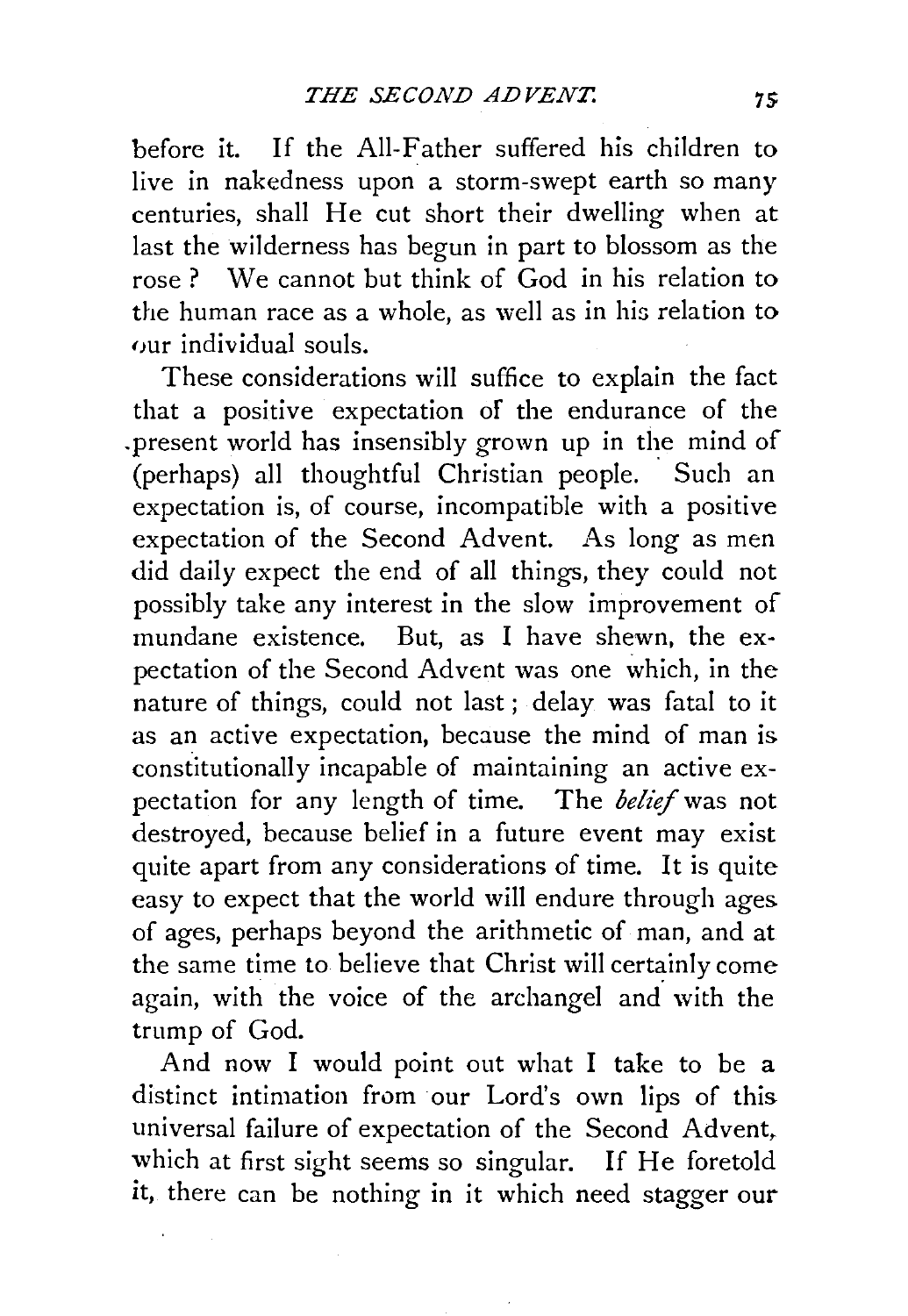faith. The saying to which  $I$  refer forms part of the Parable of the Ten Virgins.

Need it be premised that that parable speaks to us, not of those vowed to a virgin life (as most<sup>1</sup> of the .ancient commentators imagined), but of all professing Christians, all who are "called" to the marriage supper of the Lamb, whether " chosen " or not. Half of them were foolish, for they took, indeed, their lamps-their outward profession of 'holiness - and had no doubt some little oil of grace to start with ; but they did not seek, and therefore did not receive, any abiding supply of the Holy Spirit, as did the others who were wise. But although there was this great and distinctive and (in its consequences) vital difference between them, yet, "while the bridegroom tarried, they *all* slumbered and slept"-the wise just as much as the foolish. Now, this has greatly puzzled the commentators, for it seems to be inconsistent with the character of the wise virgins : they did not expect to find *them* sleeping at such a time, when so much depended upon their being prepared. Many of them have therefore taken this sleep to be the sleep of death, which befalls all men, and reduces them to an apparent equality of unconsciousness. This, however, is inconsistent with the words used, with the scope of the parable, and with other Scriptures. "Sleep" is, indeed, often used in the sense of death, but not "slumber;" for the latter word denotes that drowsiness and nodding of the head which precedes actual, not metaphorical, sleep. Again,

x As far as I know, only Origen, with that deep, true, spiritual insight, which .shines through all his eccentricities of speculation; and Jerome, with that strong common sense and scriptural learning which so generally kept his fanaticism in check, rise to the wider view which all modern commentators have long ago ·adopted.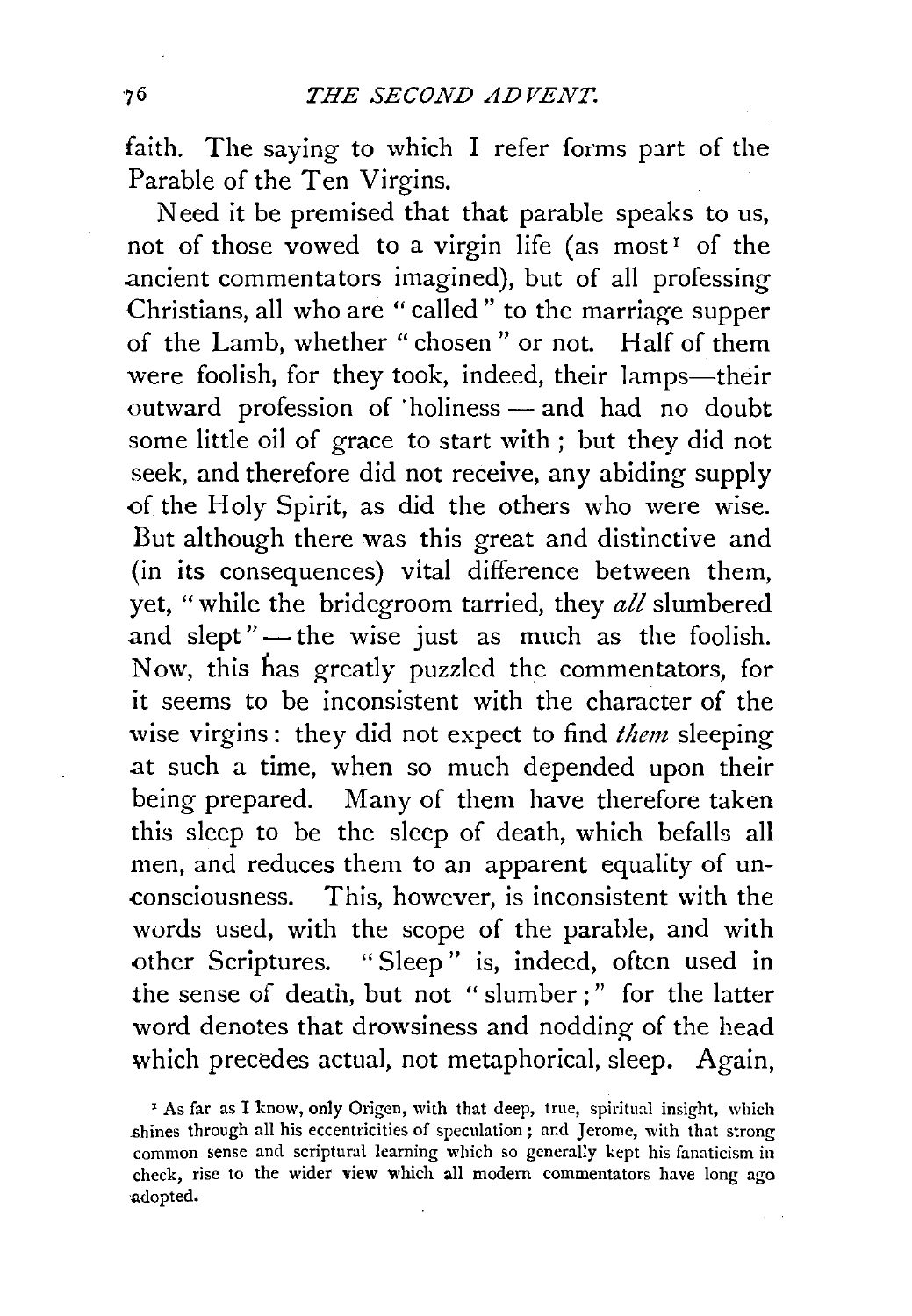death has no place in this parable at all, any more than it has in any of the eschatological discourses with which it is connected. Not death, but judgment, is the point to which the eye of faith is directed ; and to introduce a reference to death is to violate the simplest law of interpretation—the unity of the point of view. Again, to say that *all* Christians sleep in the sense of dying, is flatly to contradict St. Paul, who says that ." we shall *not* all sleep ; " and the Creed, which asserts. that Christ will come again to "judge the *quick* and the dead."

Clearly then, to my mind at least, the reference is to the universal failure of active expectation of the Second Advent among all Christians, good and bad. The bridegroom tarried ; his return was delayed far beyond. the expectation of those who had to wait for his approach. And who does not know how suddenly and imperiously an excited expectation, after long delay, turns to drowsiness and sleep? One may see it exemplified in the most striking way in the case of a little child, but it holds true of us all. Neither mind nor body can stand the strain of eager expectation for long together ; sleep comes as a tyrant who may not be gainsaid, albeit a beneficent tyrant on the whole. This was why those wise virgins also slumbered and slept; and no one need blame them. Their lamps burnt on, well filled with oil, and ready to be turned up at any moment: they would not be any the less ready to meet the bridegroom when he *did* come, because they slumbered while he tarried.

It is the same with us. We are not expecting the Bridegroom; it would be hypocrisy to say that we are... Consciously, or unconsciously, we think, we act, we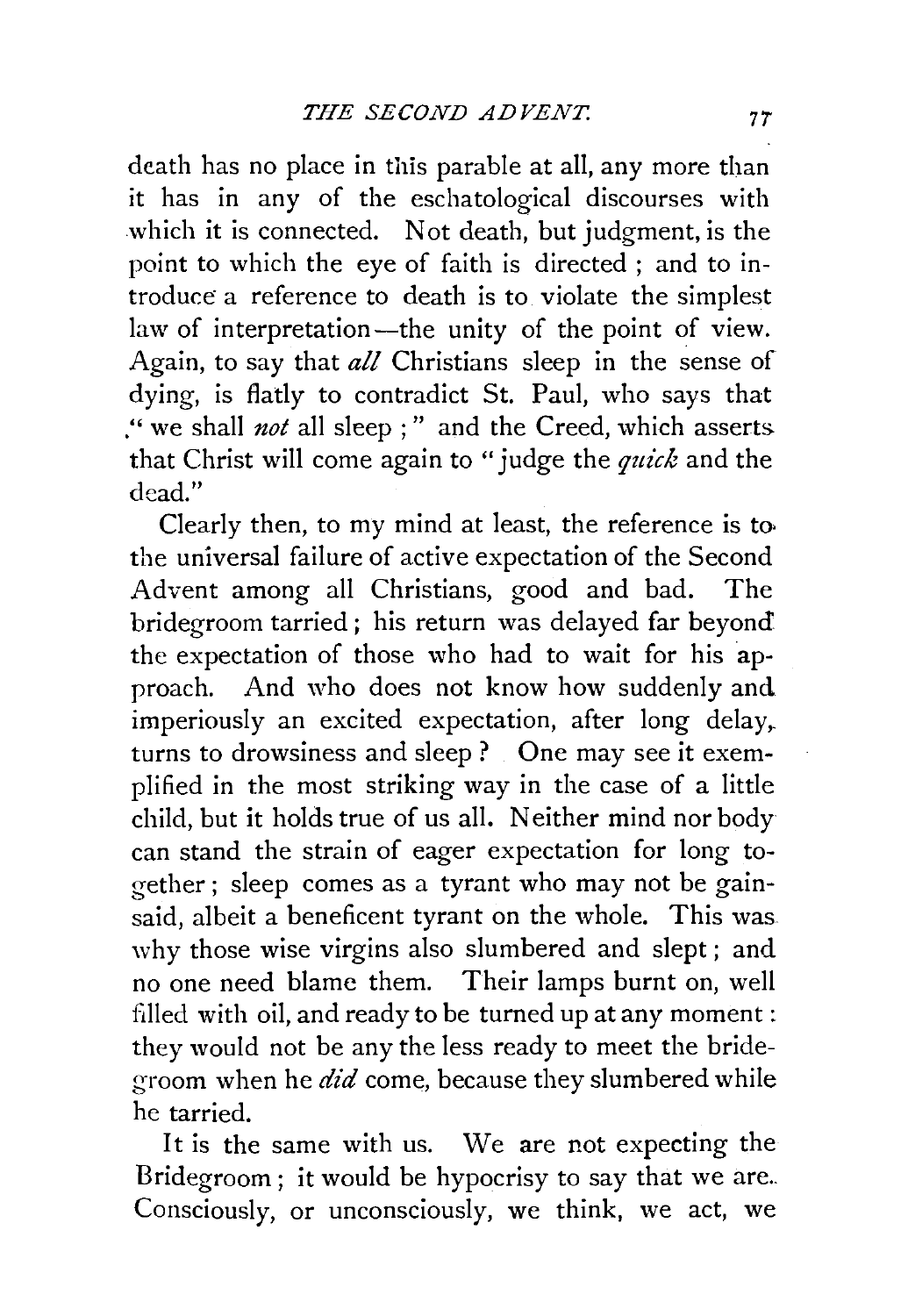speculate, we forecast, we live as citizens of this world, on the tacit assumption that the world is going on, and will go on. We are all asleep; and we are asleep because He has tarried so long, so much longer than there was any reason to expect. When we were told to go forth to meet Him, He spoke as if He were coming again almost immediately, but it has not proved to be so; and since He has delayed thus long, it is impossible even to guess how much longer it may be. We cannot keep our minds on the strain, our expectations on the stretch: what we *can* do, is to have our lamps burning and filled with oil, so as to be ready at any moment when they may be wanted.

Such may surely be the legitimate attitude of a faithful soul with regard to the Second Advent. It is an attitude singularly liable to misconception, because it is one of slumber. To any person who did not understand, or did not make allowance for, the unalterable facts of our mental nature, and the inevitable and quite innocent consequences of those facts, this attitude of slumber would suggest only sloth, unconcern, or unbelief. Such, no doubt, is what suggests itself to the mind of an unbeliever, when he sees professing Christians quite as much as infidels entirely unexpectant of the end of all things. But the suggestion is wholly superficial and false. It is true that they are not living in view of Christ's coming, but they are living in view of their own departure. . It is true they are not in a state of expectation, but they are in a state of preparedness. There is neither harm nor danger in their slumber, so· long as their lamps are replenished with oil : the fear is, not lest they should fail to be awakened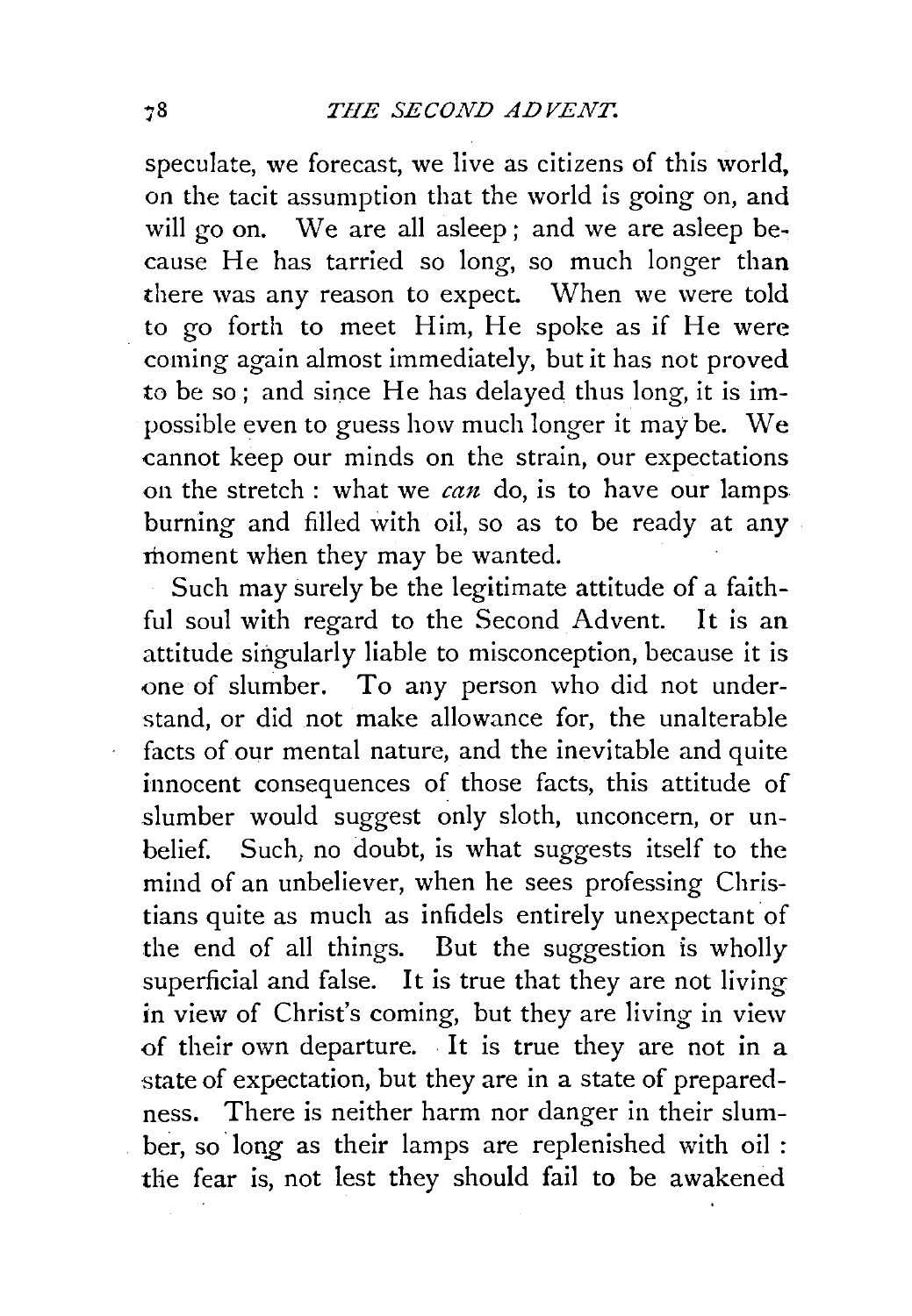then, but lest they should have failed to supply their lamps now.

It remains to account, if we can, for the language of our Lord, who certainly gave men the *impression* that his return would be very speedy.

It might be lawful, though it would be perilous, to .assert that He did not Himself know, save in a general way; and that his tender solicitude for "his own" caused Him to hurry over in thought and word the period of his absence from them. Certainly He distinctly stated that He did not know the exact time of his return. Still, the fact remains that the first Christians were permitted to draw from our Lord's words the natural inference that his coming again was very near.

I make bold to say that the mistake, if such it can be called, was both natural and beneficent. Natural, because when dear friends part, they instinctively dwell not on the interval of separation, but upon the hour of reunion. It is always possible to regard a vague stretch of time as either long or short, and on such occasions we wish to regard it, and we do regard it, in its shortness, not in its length-in the shortness it will have when it is past, not in the length it will have while it is present. I should not be afraid to think that this natural instinct of love and tenderness coloured both the words of Christ and the impressions of the disciples.

Beneficent, again, was the expectation, in those days, of the speedy end of all things. Had the disciples been plainly told *then,* when human life was so painful and liable to such exquisite torments, that the